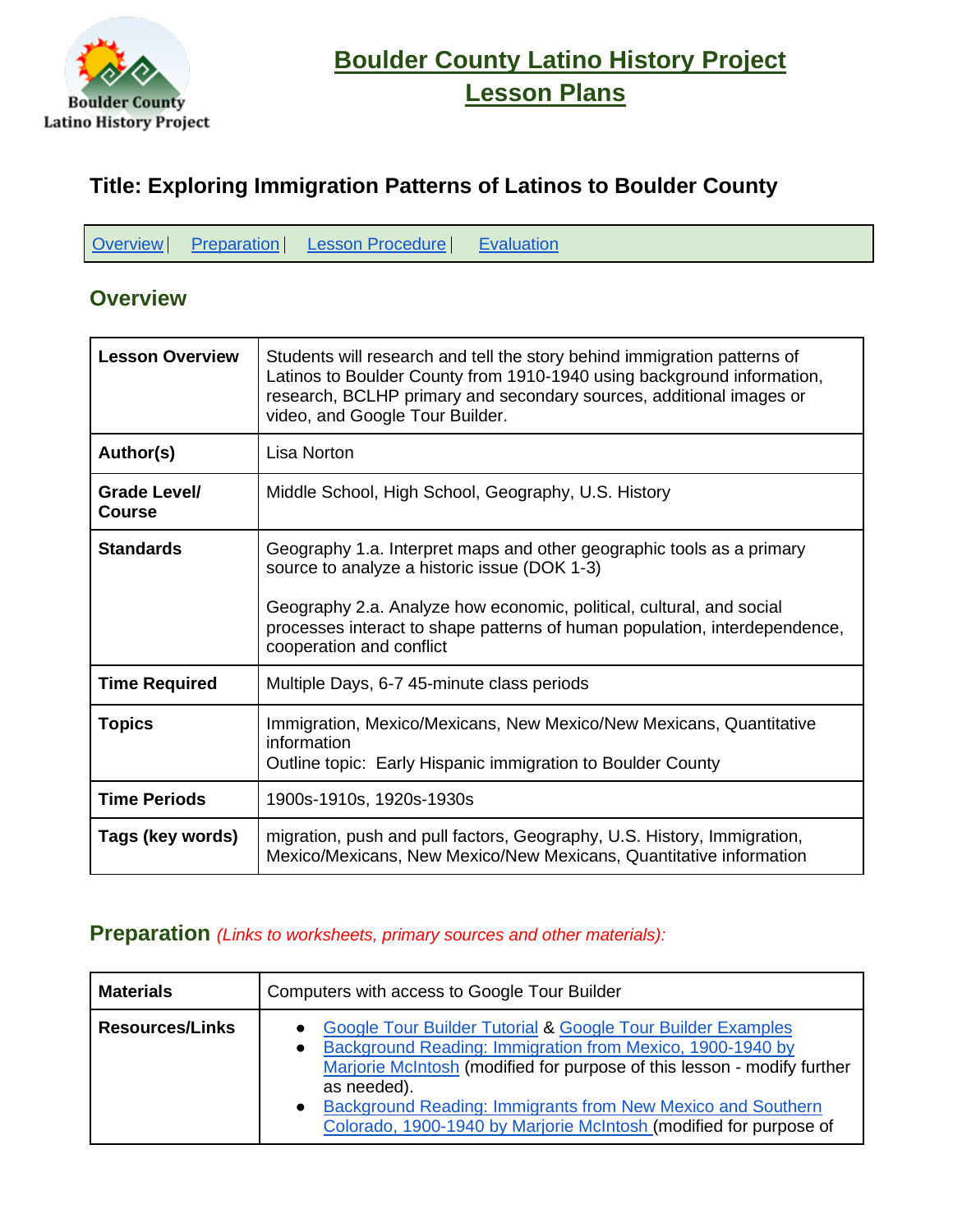| this lesson - modify further as needed).<br>Google Tour Builder: Telling the Story of Latino Immigration to<br><b>Boulder County directions</b><br>• Primary Source Set - Immigration from Mexico, 1900-1940<br>• Primary Source Set - Immigrants from New Mexico and Southern<br>Colorado, 1900-1940<br>• Primary Source Set - Immigration 1900-1940 Quantitative Information |
|--------------------------------------------------------------------------------------------------------------------------------------------------------------------------------------------------------------------------------------------------------------------------------------------------------------------------------------------------------------------------------|
|--------------------------------------------------------------------------------------------------------------------------------------------------------------------------------------------------------------------------------------------------------------------------------------------------------------------------------------------------------------------------------|

## <span id="page-1-0"></span>**Lesson Procedure** *(Step by Step Instructions):*

- 1. Activate prior knowledge Word Cloud
	- a. Ask students what comes to their mind when they think of immigration. Students will type whole words or phrases into a shared Google Doc. Once enough time has passed, use Tag Cloud Generator (a Google Doc Add-on) to create a word cloud with the ideas students came up with. This would be a great time to discuss the words that appear more frequently and review major immigration concepts and key vocabulary terms.
- 2. Actively read the background reading provided. Underline main ideas, highlight important terms in yellow, highlight unknown terms in green, and add comments/questions/ connections in the margin. This can be done in Google Docs if all students have access to a computer.
	- a. Take time to discuss both background readings before moving forward.
	- b. Allow students time to review the primary source sets and make connections between what they are reading, viewing, or hearing to the text they just read.
		- i. Ask some students to share their findings.
- 3. Sign-in to Google Tour Builder, create a tour, and share your tour with your partner and your teacher.
	- a. Give the tour an appropriate title and include your names as the authors.
	- b. Choose at least 5 locations to highlight.
		- i. For each location, you must include:
			- 1. A well-researched 2-paragraph summary about the location and the connection to the immigration of Latinos to Boulder County.
			- 2. One primary or secondary source using the resources provided from the Boulder County Latino History Project.
			- 3. At least 2 additional images or videos to enhance the story of the immigration of Latinos to Boulder County.
		- ii. Because this is a "story" that you're telling, make sure that the places are plotted in an order that makes sense and the story builds as immigration progresses. Some questions that might help you focus include:
			- 1. Which three Mexican states were immigrants mainly from?



These lesson plans are licensed under a Creative Commons Attribution-NonCommerical [4.0 International License.](http://creativecommons.org/licenses/by-nc/4.0/)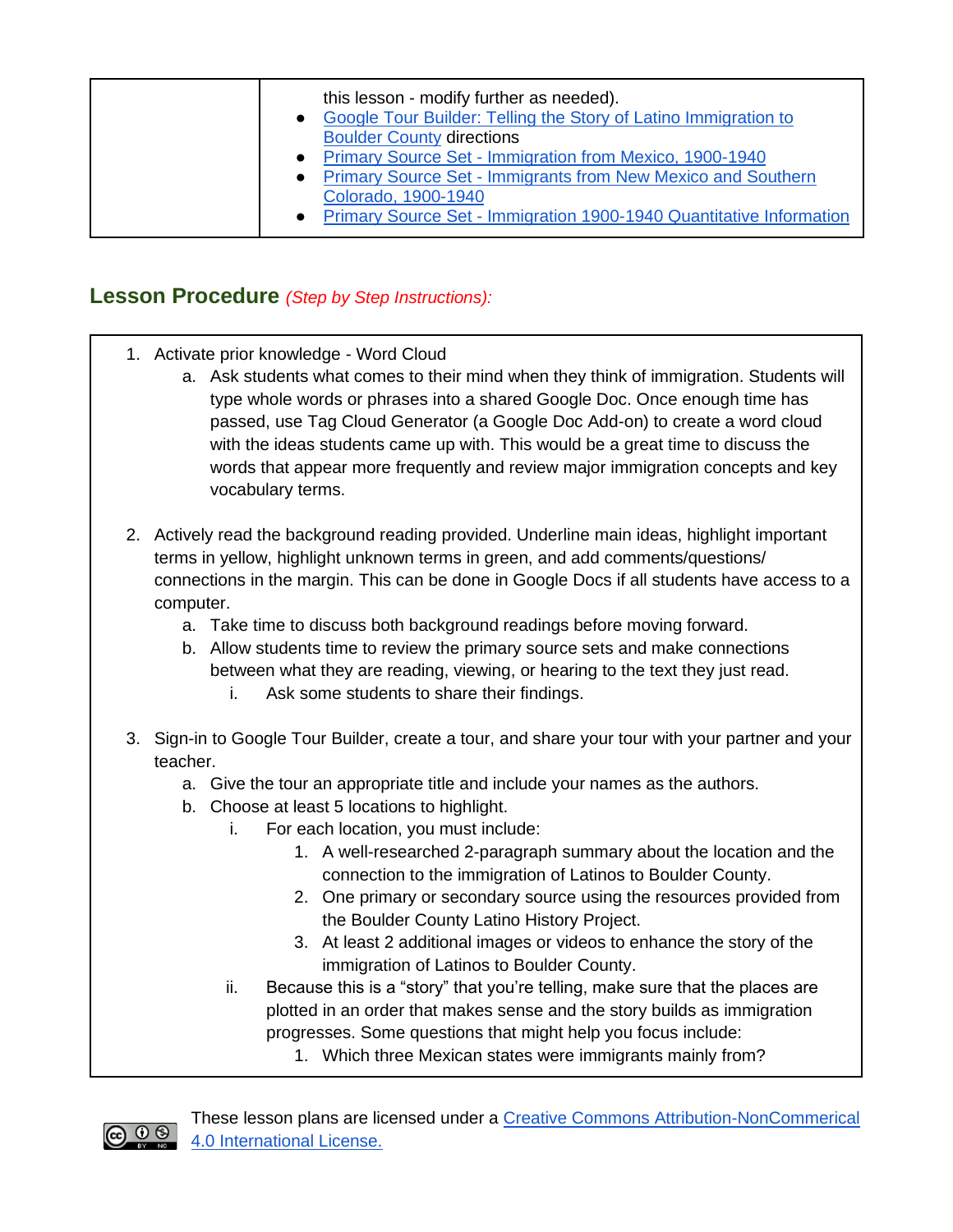- 2. In what time period did the first wave of Latino immigration to Boulder County occur?
- 3. What were some push and pull factors for Latino immigration to Boulder County?
- 4. How did the immigration experience differ for Latinos in Boulder County?

# <span id="page-2-0"></span>**Evaluation/Assessment:** *(Methods for collecting evidence of student learning)*

4. Students will present their findings to visiting classes. Each group will set up a station and present their story of the immigration of Latinos to Boulder County to students/teachers/ staff/parents who visit their station. Each group must collect a rubric with feedback from at least 2 visitors.

**Rubric:** Share feedback in the categories of **content**, **sources**, and **organization**.

|                                                                                                                                                                           | <b>Advanced</b> | <b>Proficient</b> | <b>Partially</b><br><b>Proficient</b> | <b>Try Again</b> |
|---------------------------------------------------------------------------------------------------------------------------------------------------------------------------|-----------------|-------------------|---------------------------------------|------------------|
| <b>Content</b><br>Well-<br>researched and<br>synthesized<br>story of<br>immigration<br>written in 2<br>well-developed<br>paragraphs.                                      |                 |                   |                                       |                  |
| <b>Sources</b><br>Relevant<br>primary or<br>secondary<br>sources from<br>the BCLHP are<br>used, in<br>addition to at<br>least 2 other<br>relevant<br>images or<br>videos. |                 |                   |                                       |                  |



These lesson plans are licensed under a [Creative Commons Attribution-NonCommerical](http://creativecommons.org/licenses/by-nc/4.0/)  [4.0 International License.](http://creativecommons.org/licenses/by-nc/4.0/)